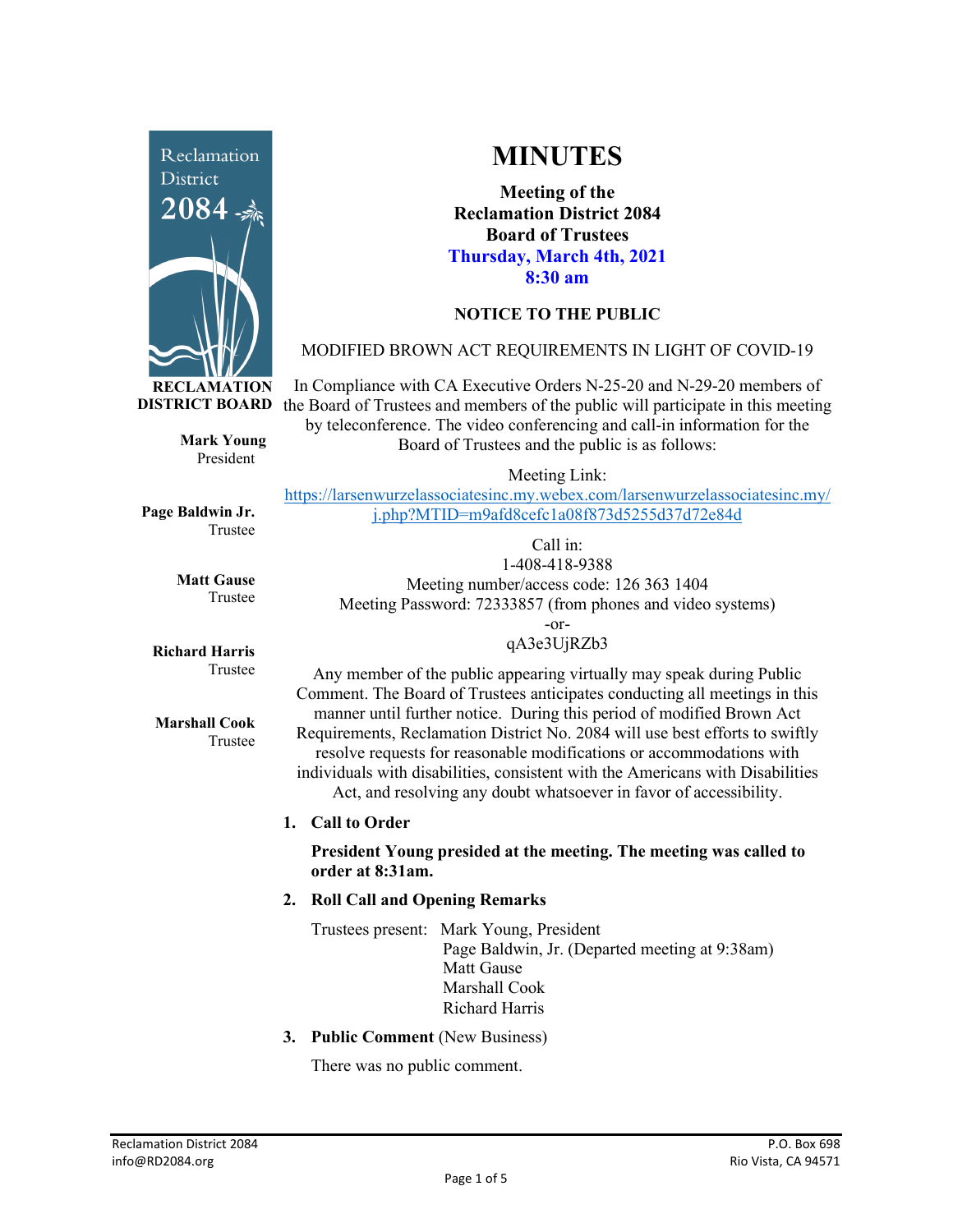#### **4. Agenda Approval**

Trustee Harris moved to approve the agenda.

Trustee Gause seconded and it passed by unanimous vote.

AYES: Young, Baldwin, Gause, Cook, Harris NOES: (None) ABSTAIN: (None)

RECUSE: (None)

- **5. Consent Items** (Action Item)
	- a. Approval of Meeting Minutes
		- 1. February 4th, 2021

Enclosure 1: Agenda Item 5.a - Meeting Minutes

b. Consider approval of Larsen Wurzel & Associates, Inc. invoice (Expense #7) per funds disbursement policy.

Trustee Harris moved to approve consent items.

Trustee Gause seconded and it passed by unanimous vote.

AYES: Young, Baldwin, Gause, Cook, Harris

NOES: (None)

ABSTAIN: (None)

RECUSE: (None)

- **6. Board Items** (Action item unless otherwise noted)
	- a. Consider election of a new Board Secretary (and Assistant Secretary, if desired).

Trustee Harris moved to nominate Tara Beltran as the new Board Secretary, effective immediately.

Trustee Cook seconded and it passed by unanimous vote.

AYES: Young, Baldwin, Gause, Cook, Harris NOES: (None) ABSTAIN: (None) RECUSE: (None)

b. Consider authorizing the President to approve of the District Website prior to public access.

Trustee Harris moved to authorize the President to approve of the final version of the District Website prior to public access.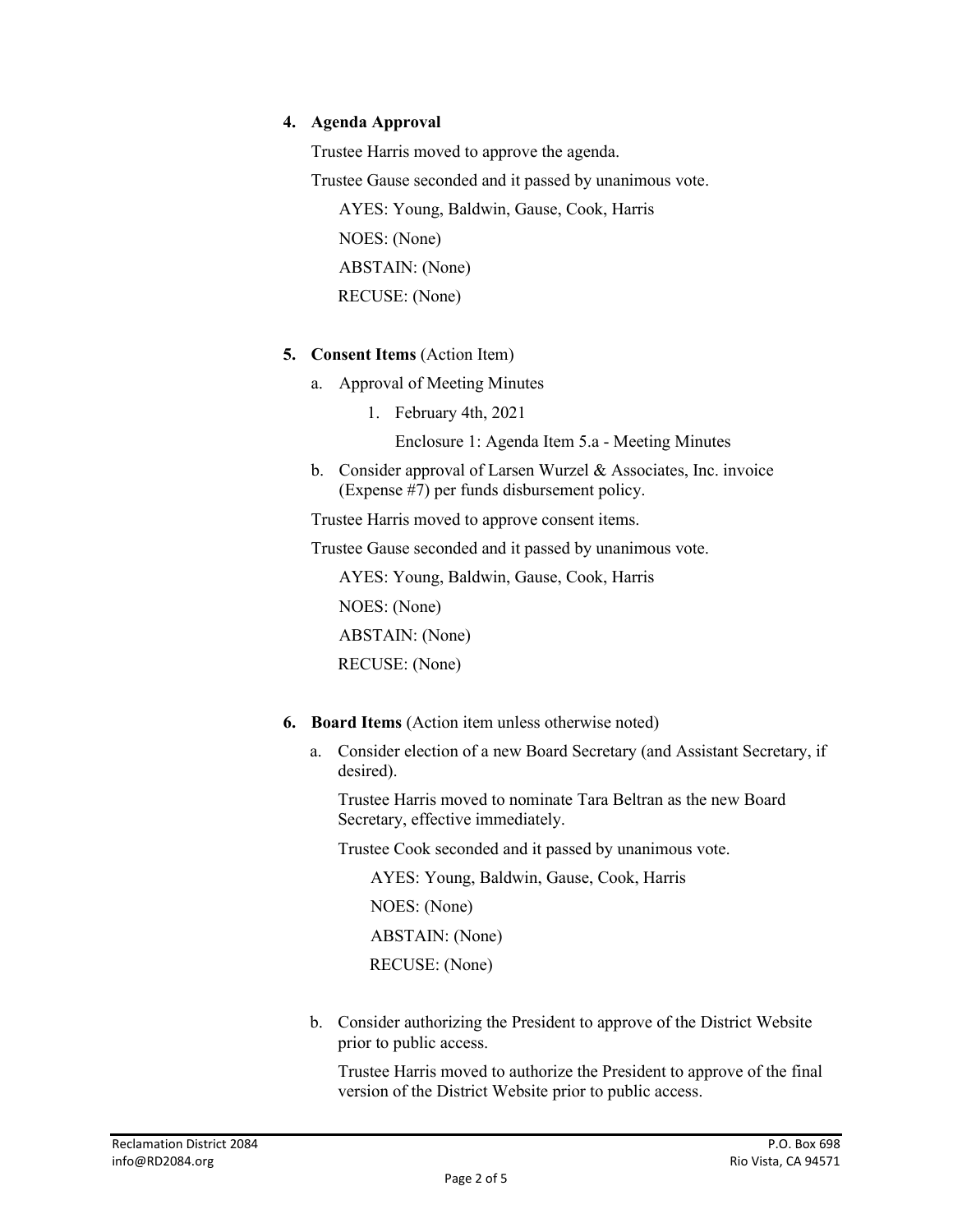Trustee Cook seconded and it passed by unanimous vote.

AYES: Young, Baldwin, Gause, Cook, Harris NOES: (None) ABSTAIN: (None) RECUSE: (None)

c. Presentation of risk assessment concerning continued retention of Downey Brand as District Counsel (Informational)

General Manager Nagy presented on potential risk to the District in retaining Downey brand as District Counsel (Presentation Attached).

d. Consider authorizing the President to enter into a funding agreement with the Little Egbert Joint Powers Agency

Trustee Harris moved to authorize the President to enter into a funding agreement with the Little Egbert Joint Powers Agency.

Trustee Gause seconded and it passed by unanimous vote.

AYES: Young, Baldwin, Gause, Cook, Harris NOES: (None) ABSTAIN: (None) RECUSE: (None)

- **7. Operations and Maintenance Update** (Informational/Action Item)
	- a. Update from MBK Engineers

Enclosure 2: Agenda Item 7.a. – March 2021 Engineer's Report

b. Ongoing Maintenance Items

Engineer Moncrief shared the District now has a fully executed Routine Maintenance Agreement with the California Department of Fish and Wildlife (CDFW). In addition, CDFW has started doing habitat assessments again and plans to complete one for the District in early April. He suggested a representative from the District and a landowner representative plan to be present for this.

Gomes Excavating will begin anomaly repairs and minor waterside repairs in mid-April. Engineer Moncrief does not expect any maintenance issues and does not expect any flood issues this year.

Engineer Moncrief is finalizing a draft of the Fiscal Year 2021/2022 Subventions application. He will be sharing with President Young soon.

- **8. Financial Management** (Informational/Action Item)
	- a. Invoicing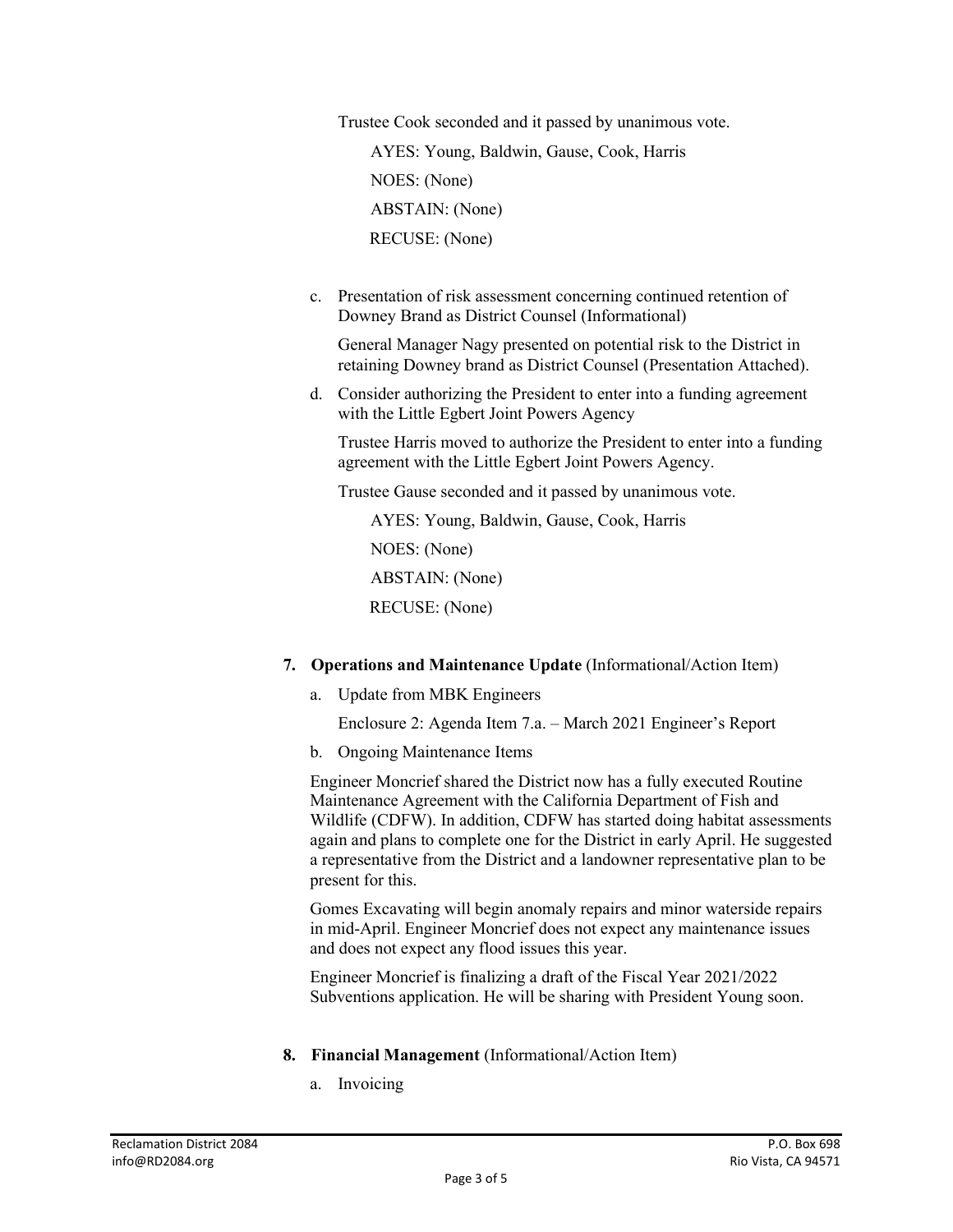Enclosure 3: Agenda Item 8.a – February Financial Manager's Report

Financial Manager Brown provided an update on the District financials.

**9. Little Egbert Project Update** (Informational Only)

Manager Nagy provided an update on ongoing engagement on behalf of LEJPA. He recently met with the Mayor of Rio Vista, along with Trustee Harris, to discuss the project. The Mayor was supportive of the Project and anticipated finding ways to work together to engage with Solano County and others. Manager Nagy has engagements scheduled with the City of Vallejo and the Church Family Mineral Management group in the upcoming weeks. The LEJPA Board has a meeting scheduled for next Friday.

- **10. Other Reports** (Informational Only)
	- a. Trustee Report(s)

Trustee Harris shared more information about the meeting with the Mayor of Rio Vista. He detailed some of the future engagement that may result from that meeting including a site visit with Supervisor Mashburn and meeting with Representative Garamendi.

b. General Manager's Report

Manager Nagy shared that the District will soon begin the Fiscal Year 2021/2022 budget planning process. He requested two volunteers from the Board to participate in an upcoming Budget Subcommittee meeting. President Young and Trustee Harris agreed to attend.

c. Counsel Report

Counsel Shapiro reminded the Trustees that Form 700s are due soon and should be submitted to the District Secretary.

- **11. Adjourn**
	- a. The next Board meeting is scheduled for April  $1<sup>st</sup>$ , 2021. Trustee Harris moved to adjourn the meeting.

Trustee Gause seconded and it passed by unanimous vote of Trustees present.

AYES: Young, Gause, Cook, Harris

NOES: (None)

ABSTAIN: (None)

RECUSE: (None)

**The meeting was adjourned at 10:04am.** 

- Any documents related to agenda items that are made available to the Board before the meeting will be available for review by the public by contacting  $\frac{info(QRD2084.org)}{info(QRD2084.org)}$ .
- If you need reasonable accommodation due to a disability, please contact info $@RD2084$ .org at least 48 hours in advance of the meeting. This contact information may also be used for any questions you may have.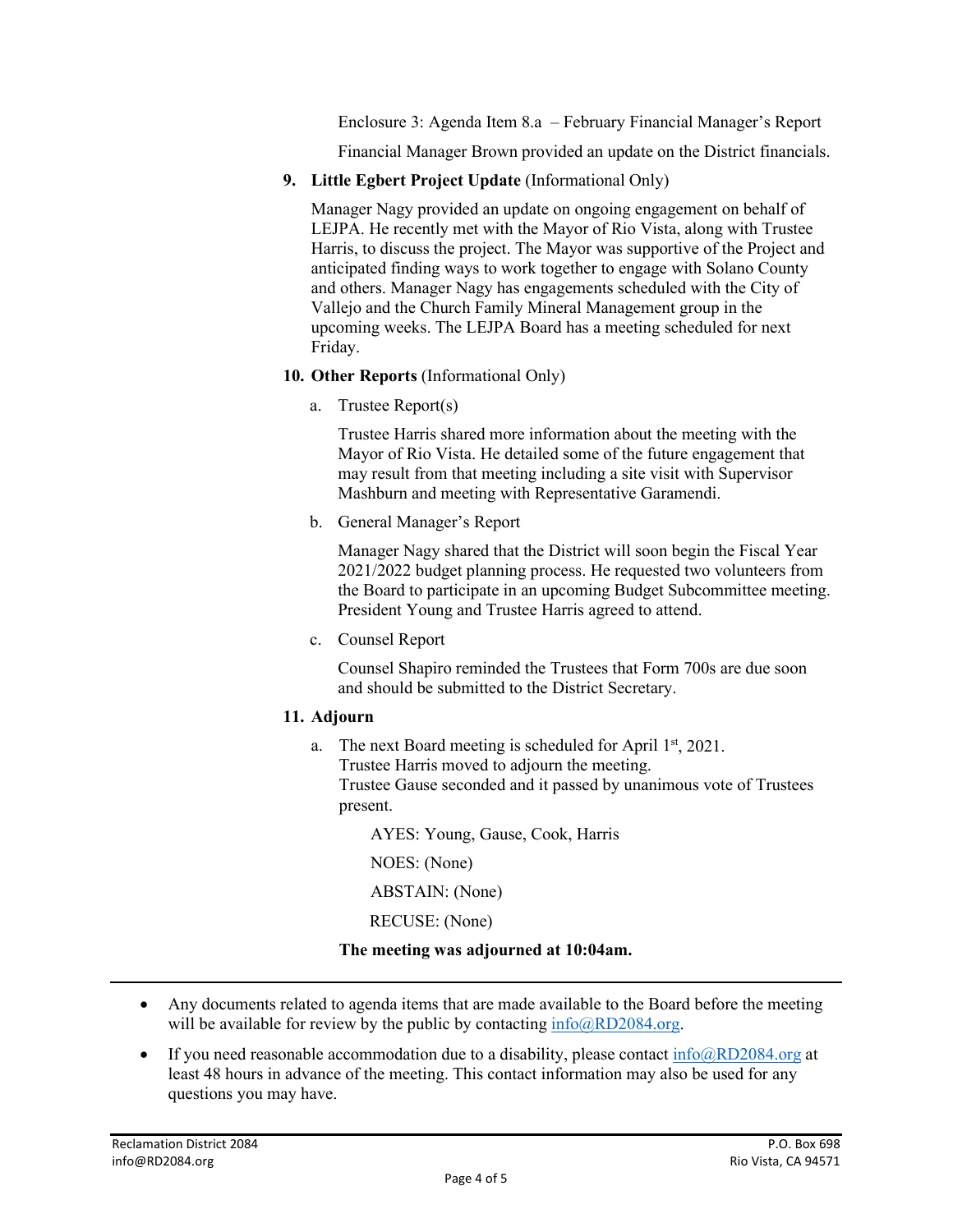- Public comments are generally limited to three (3) minutes but may be more or less at the discretion of the Board.
- The Board may consider the agenda items listed above in a different order at the meeting, pursuant to the determination of the Board Chair. All items appearing on this agenda, whether or not listed expressly for action, may be deliberated upon and subject to action at the discretion of the Board.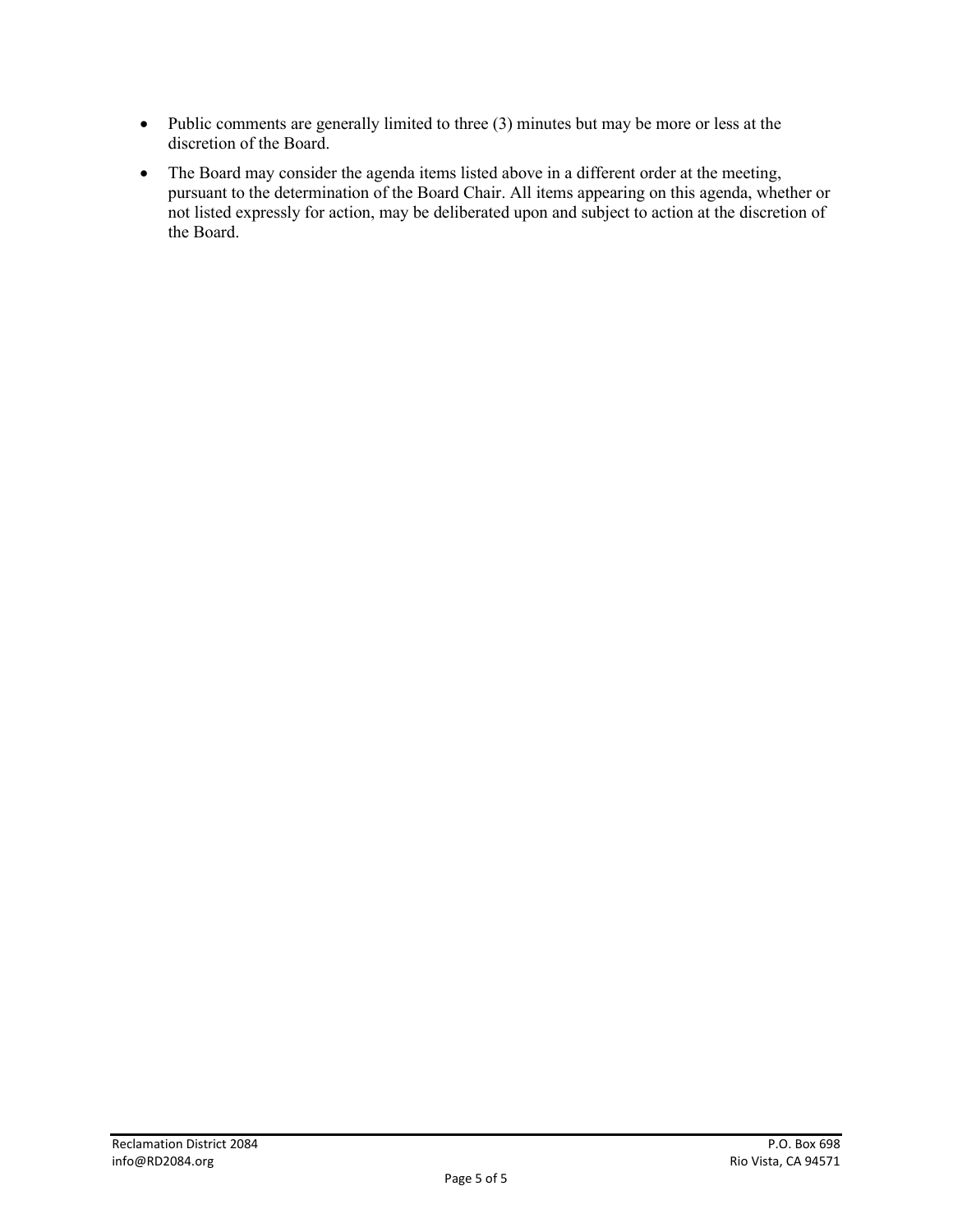

# RD 2084

## Risk Assessment of Current Agency Counsel Arrangement

March 4th, 2021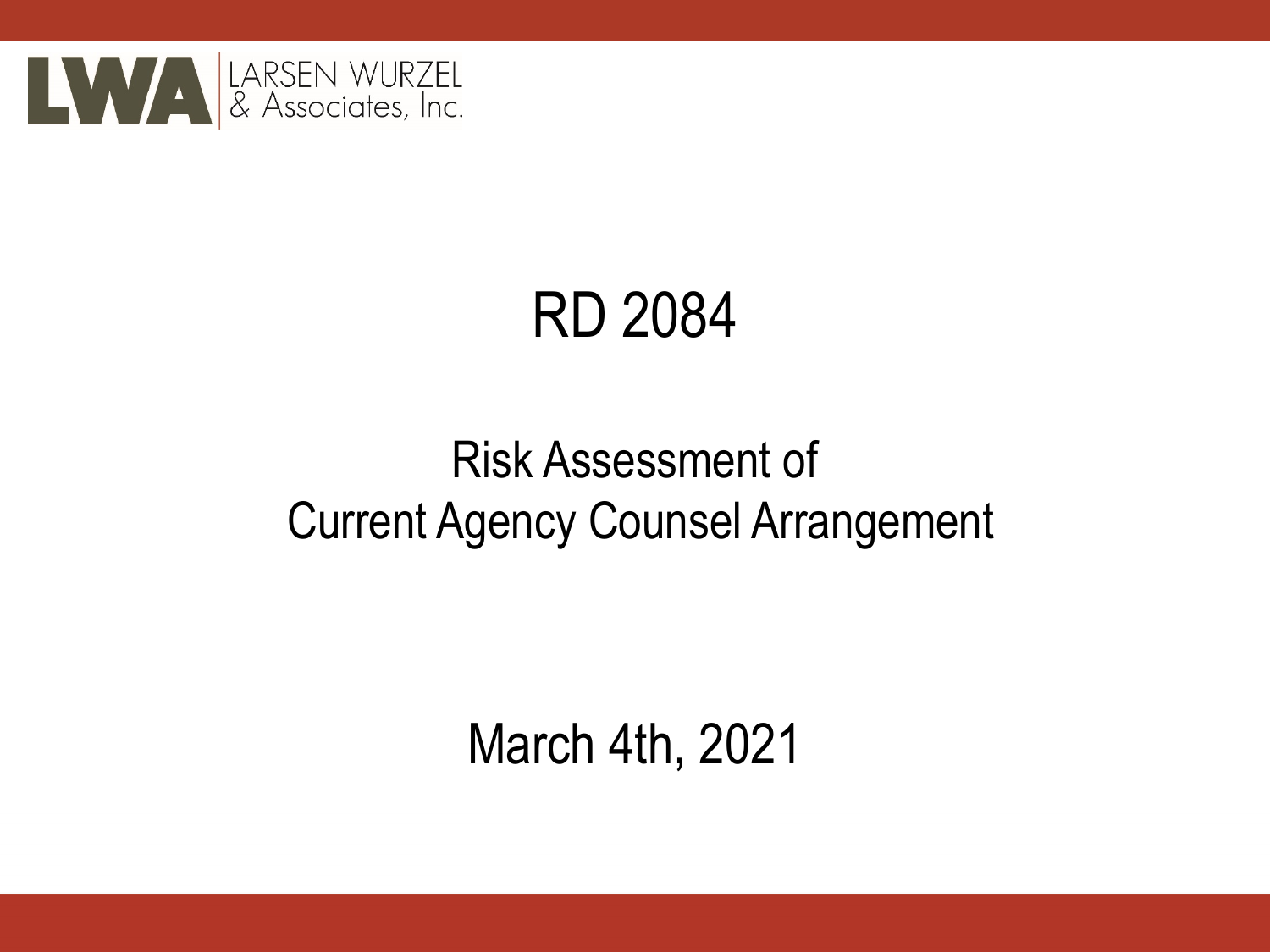

# Context for Presentation

- BACKGROUND:
	- Scott Shapiro from Downey Brand currently represents both RD 2084 and LEJPA as outside General Counsel.
	- Both agencies have waived any Conflict of Interest resulting from this representation.
	- RD 2084 Board was presented other options for General Counsel services during the February Board Meeting.
	- RD 2084 elected to continue with the current arrangement (although with reduced involvement).
	- President Young requested staff conduct a risk assessment of the decision to continue with the current arrangement.
- OBJECTIVE:
	- Identify scenarios where RD 2084 and LEJPA may have direct or indirect conflict.
	- Evaluate scenarios regarding their likelihood, consequences, and means of resolution.
	- Determine level of risk associated with having same Counsel for these scenarios.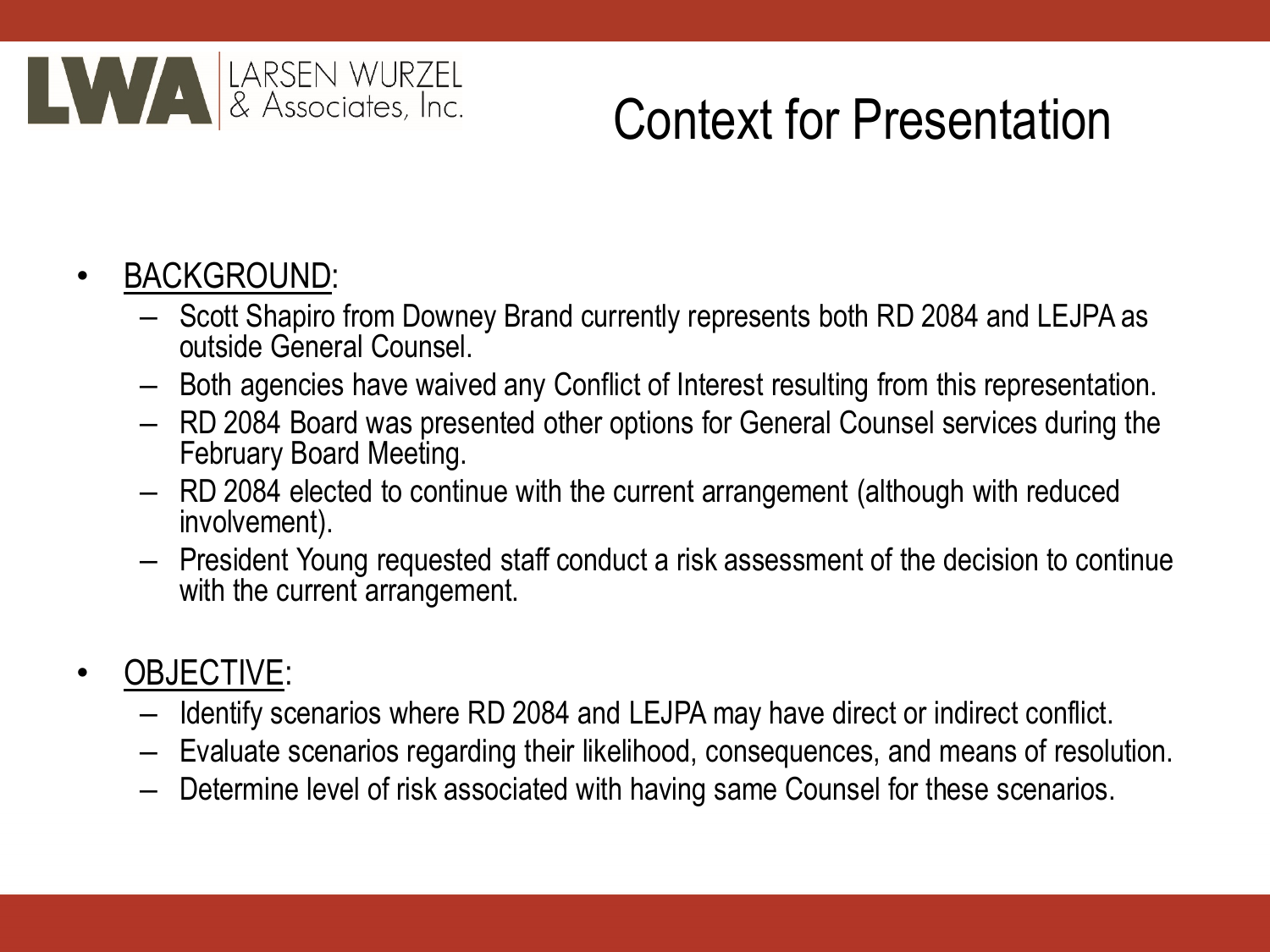

# Risk Assessment

### • POTENTIAL RISK SCENARIOS:

- Situation resulting in direct adversity between parties:
	- LEJPA action or decision inconsistent with established RD 2084 position.
	- LEJPA action or decision without proper understanding of RD 2084 position.
- Differing interpretations of policies and agreements:
	- JPA Agreement
	- Other RD 2084 Adopted Policies
- Differing interpretations concerning financial management:
	- RD 2084 LEJPA Funding Agreement
	- **Outside Funding Agreements**
- RISK MANAGEMENT MEASURES:
	- Alignment of agency mission as expressed through Joint Powers Agreement.
	- LEJPA action requires unanimous consent.
	- Removal of LEJPA Representative from RD 2084.